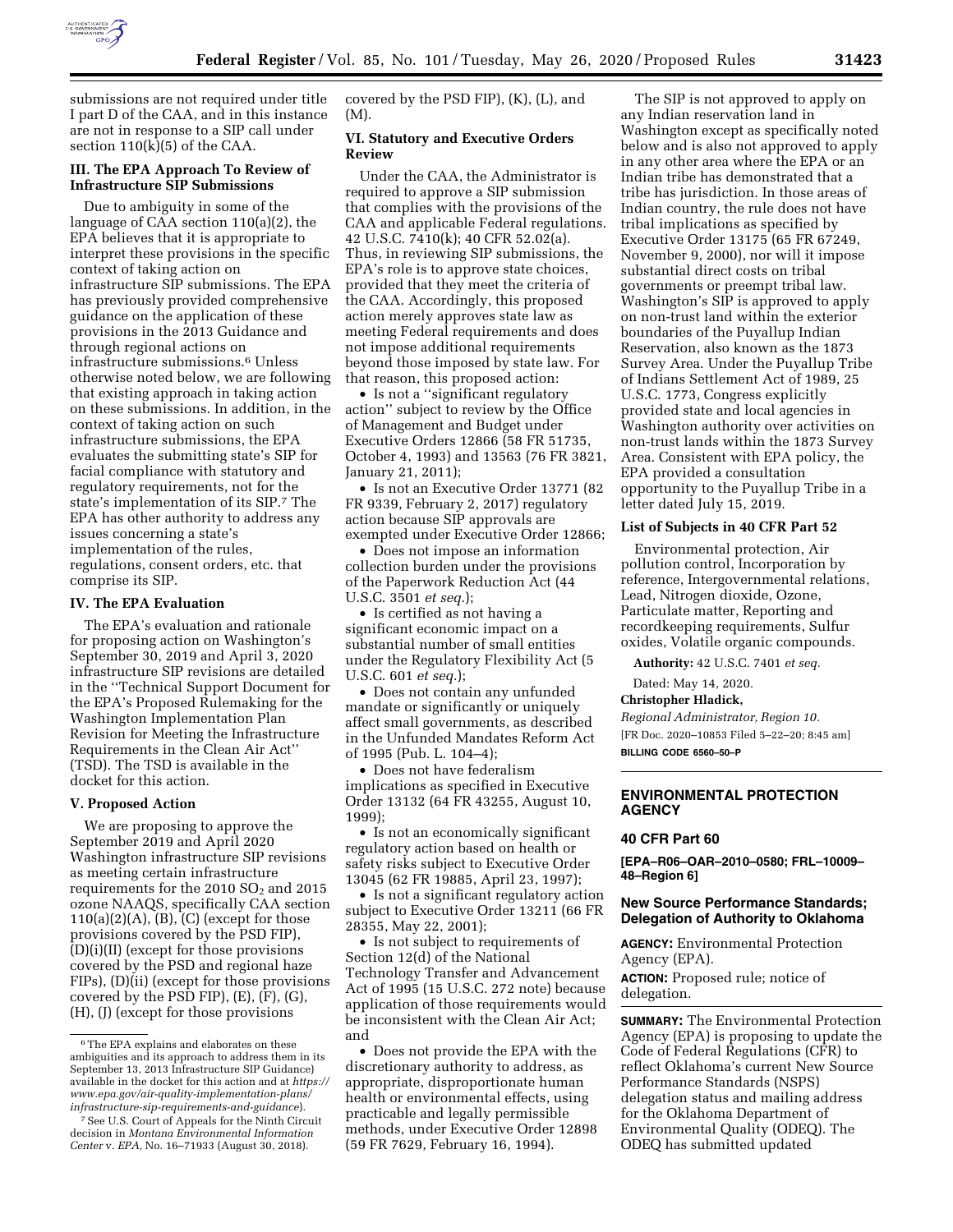regulations for delegation of the EPA authority for implementation and enforcement of certain NSPS. The updated State regulations incorporate by reference certain NSPS promulgated by the EPA, as they existed through June 30, 2018.

**DATES:** Written comments on this proposed rule must be received on or before June 25, 2020.

**ADDRESSES:** Submit your comments, identified by Docket ID No. EPA–R06– OAR–2010–0580, at *[https://](https://www.regulations.gov) [www.regulations.gov](https://www.regulations.gov)* or via email to *[pitre.randy@epa.gov.](mailto:pitre.randy@epa.gov)* Follow the online instructions for submitting comments. Once submitted, comments cannot be edited or removed from *Regulations.gov*. The EPA may publish any comment received to its public docket. Do not submit electronically any information you consider to be Confidential Business Information (CBI) or other information whose disclosure is restricted by statute. Multimedia submissions (audio, video, etc.) must be accompanied by a written comment. The written comment is considered the official comment and should include discussion of all points you wish to make. The EPA will generally not consider comments or comment contents located outside of the primary submission (*i.e.,* on the web, cloud, or other file sharing system). For additional submission methods, please contact Randy Pitre, (214) 665–7229; email: *[pitre.randy@epa.gov.](mailto:pitre.randy@epa.gov)* For the full EPA public comment policy, information about CBI or multimedia submissions, and general guidance on making effective comments, please visit *[https://www2.epa.gov/dockets/](https://www2.epa.gov/dockets/commenting-epa-dockets)  [commenting-epa-dockets.](https://www2.epa.gov/dockets/commenting-epa-dockets)* 

*Docket:* The index to the docket for this action is available electronically at *[www.regulations.gov.](http://www.regulations.gov)* While all documents in the docket are listed in the index, some information may not be publicly available due to docket file size restrictions or content (*e.g.,* CBI).

**FOR FURTHER INFORMATION CONTACT:** Mr. Randy Pitre, EPA Region 6 Office, Infrastructure and Ozone Section, 214– 665–7229, *[pitre.randy@epa.gov.](mailto:pitre.randy@epa.gov)* Out of an abundance of caution for members of the public and our staff, the EPA Region 6 office will be closed to the public to reduce the risk of transmitting COVID– 19. We encourage the public to submit comments via *[https://](https://www.regulations.gov)*

*[www.regulations.gov,](https://www.regulations.gov)* as there will be a delay in processing mail and no courier or hand deliveries will be accepted. Please call or email the contact listed above if you need alternative access to material indexed but not provided in the docket.

## **SUPPLEMENTARY INFORMATION:**

Throughout this document whenever "we," "us," or "our" is used, we mean the EPA.

#### **I. Background**

Section 111(c)(1) of the Clean Air Act (CAA), 42 U.S.C. 7411(c)(1), authorizes the EPA to delegate to a state the authority to implement and enforce NSPS promulgated by the EPA under CAA section 111(b) and codified at part 60 of title 40 of the CFR. CAA section 111(c)(2) states that the EPA retains the authority to enforce any applicable NSPS delegated to a state. On March 25, 1982, the EPA approved the delegation of authority to implement and enforce NSPS to Oklahoma (1982 NSPS Delegation). See 47 FR 1785 (April 22, 1982). On October 8, 1999, the EPA updated Oklahoma's NSPS delegation, including specific provisions setting forth the terms and conditions of the delegation of authority for NSPS responsibility to the ODEQ (1999 NSPS Delegation). See 64 FR 57392 (October 25, 1999). Copies of the initial 1982 NSPS Delegation and the 1999 NSPS Delegation updates are included in the docket for this action, both of which contain provisions specifying conditions and limitations applicable to the EPA's delegation of authority to implement and enforce the NSPS in Oklahoma.

Under the terms and conditions of the 1999 NSPS Delegation, ''[f]uture provisions of 40 CFR part 60 shall be delegated to ODEQ pursuant to this agreement provided that (1) ODEQ requests delegation and provides copies of the proposed or adopted rules, (2) ODEQ adopts the federal standard without change (*e.g.,* incorporation by reference) and (3) EPA does not object to the delegation within thirty (30) days of ODEQ's request.'' See Specific Provision 1 of the 1999 NSPS Delegation.

### **II. ODEQ's December 23, 2019 NSPS Delegation Update**

By letter dated December 23, 2019, the ODEQ requested an update to its NSPS delegation. ODEQ reaffirmed that it retains all required authorities set forth in 40 CFR 60.4 for delegation of a CAA section 111(c) program and all authority identified in the 1982 and 1999 NSPS Delegations. ODEQ provided copies of the duly adopted state regulations which incorporate specifically identified NSPS found at 40 CFR part 60 into the Oklahoma Administrative Code (OAC) 252:100–2 and OAC 252:100 Appendix A, as published in the *Oklahoma Register* on September 3, 2019 (36 Okla. Reg. 1573)

with an effective date of September 15, 2019.1 These ODEQ regulations are, therefore, at least as stringent as the EPA's rules. See 40 CFR 60.10(a). ODEQ's December 23, 2019, request included the following NSPS in 40 CFR part 60, as they existed through June 30, 2018: 40 CFR part 60, subparts A (except sections 60.4, 60.9, 60.10, and 60.16), D, Da, Db, Dc, E, Ea, Eb, Ec, F, G, Ga, H, I, J, Ja, K, Ka, Kb, L, M, N, Na, O, P, Q, R, S, T, U, V, W, X, Y, Z, AA, AAa, BB, BBa, CC, DD, EE, GG, HH, KK, LL, MM, NN, PP, QQ, RR, SS, TT, UU, VV, VVa, WW, XX, BBB, DDD, FFF, GGG, GGGa, HHH, III, JJJ, KKK, LLL, NNN, OOO, PPP, QQQ, RRR, SSS, TTT, UUU, VVV, WWW, XXX, AAAA, CCCC, EEEE, IIII, JJJJ, KKKK, LLLL, OOOO, OOOOa, TTTT, and Appendices A and B to 40 CFR part 60.2 In accordance with the authority provided by CAA section 111(c)(1) and consistent with the provisions of the 1982 NSPS Delegation and the 1999 NSPS Delegation, the EPA has determined that the ODEQ has met the conditions required for approval of the ODEQ's requested update to its NSPS delegation, as described above. All authorities not affirmatively and expressly requested by the ODEQ are not delegated. In addition, the provisions and conditions contained in the 1982 and 1999 NSPS Delegations remain in effect, including Specific Provision 7 of the 1999 NSPS Delegation which states that the delegation excludes the State's authority for sources located on Indian lands.3 Furthermore, no authorities are delegated that require rulemaking in the **Federal Register** to implement, or where Federal overview is the only way to ensure national consistency in the application of the standards. All inquiries and requests concerning implementation and enforcement of the excluded standards in the State of Oklahoma should be directed to the EPA Region 6 Office of Enforcement and Compliance Assurance. Furthermore, the EPA retains any authority in an individual NSPS that may not be delegated according to provisions of the standard. Finally, the EPA retains the

<sup>&</sup>lt;sup>1</sup>The ODEQ previously submitted requests to the EPA for updates to the Oklahoma NSPS delegation, by letters dated June 29, 2018, November 2, 2016, March 17, 2015, August 23, 2012, and May 5, 2000. EPA has determined that such requests meet the requirements of the CAA and the 1982 and 1999 NSPS Delegations concerning the approval of the EPA's delegation of authority for the enforcement and implementation of the NSPS in Oklahoma. 2See EPA Docket No. EPA–R06–OAR–2010–0580

in *[www.regulations.gov.](http://www.regulations.gov)*  3For purposes of the ODEQ's NSPS delegation, the term ''Indian lands'' is synonymous with the term ''Indian county,'' as defined at 18 U.S.C. 1151.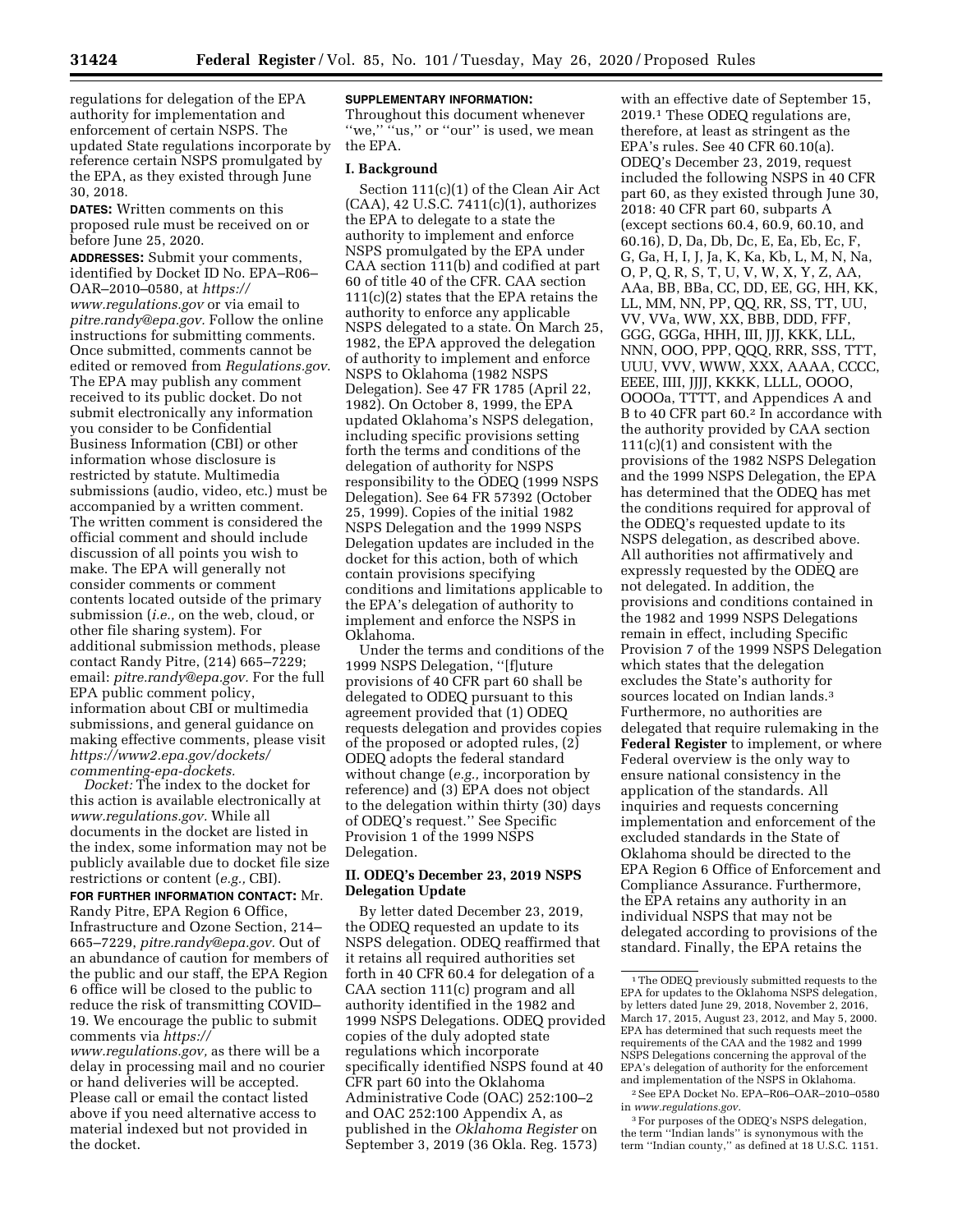authorities stated in the 1982 and 1999 NSPS Delegations.

## **III. Proposed Action**

Apart from the notification of the updated NSPS delegation to the ODEQ as discussed above, the EPA is

proposing to amend 40 CFR part 60 to include a table of the specific NSPS delegated to the ODEQ and update the mailing address for the ODEQ. If finalized as proposed, 40 CFR 60.4(b)(38) will be amended to read:

State of Oklahoma: State of Oklahoma, Department of Environmental Quality, Air Quality Division, P.O. Box 1677, Oklahoma City, OK 73101–1677, and the following language and table will be added to 40 CFR 60.4(e):

## DELEGATION STATUS FOR PART 60 STANDARDS—STATE OF OKLAHOMA

[Excluding Indian Country]

| Subpart              | Source category                                                                                                           | <b>ODEQ</b>  |
|----------------------|---------------------------------------------------------------------------------------------------------------------------|--------------|
| A …………………            |                                                                                                                           | Yes.         |
| $D$                  |                                                                                                                           | Yes.         |
| Da                   |                                                                                                                           | Yes.         |
| Db                   |                                                                                                                           | Yes.         |
| Dc                   |                                                                                                                           | Yes.         |
| E                    |                                                                                                                           | Yes.         |
| Ea                   |                                                                                                                           | Yes.         |
| Eb                   |                                                                                                                           | Yes.         |
| Ec                   |                                                                                                                           | Yes.         |
| F                    |                                                                                                                           | Yes.         |
| G                    |                                                                                                                           | Yes.         |
|                      |                                                                                                                           |              |
| Ga                   |                                                                                                                           | Yes.<br>Yes. |
| H                    |                                                                                                                           | Yes.         |
| J ,,,,,,,,,,,,,,,,,, |                                                                                                                           |              |
|                      |                                                                                                                           | Yes.         |
| Ja                   |                                                                                                                           | Yes.         |
| K                    |                                                                                                                           | Yes.         |
| Ka                   |                                                                                                                           | Yes.         |
| Kb                   |                                                                                                                           | Yes.         |
| $\mathsf{L}$         |                                                                                                                           | Yes.         |
| M                    |                                                                                                                           | Yes.         |
| N                    | Primary Emissions from Basic Oxygen Process Furnaces (Construction Commenced After June 11, 1973)                         | Yes.         |
| Na                   | Secondary Emissions from Basic Oxygen Process Steelmaking Facilities Construction is Commenced After Jan-                 | Yes.         |
|                      | uary 20, 1983.                                                                                                            |              |
| 0                    |                                                                                                                           | Yes.         |
| P                    |                                                                                                                           | Yes.         |
| Q                    |                                                                                                                           | Yes.         |
| R.                   |                                                                                                                           | Yes.         |
| S                    |                                                                                                                           | Yes.         |
| $T$                  |                                                                                                                           | Yes.         |
| U                    |                                                                                                                           | Yes.         |
| V                    |                                                                                                                           | Yes.         |
| W                    |                                                                                                                           | Yes.         |
| X                    |                                                                                                                           | Yes.         |
| Y                    |                                                                                                                           | Yes.         |
| Z                    |                                                                                                                           | Yes.         |
| AA ………………            |                                                                                                                           | Yes.         |
| AAa                  |                                                                                                                           | Yes.         |
| BB                   |                                                                                                                           | Yes.         |
| BBa                  | Kraft Pulp Mill Affected Sources for Which Construction, Reconstruction, or Modification Commenced After May<br>23, 2013. | Yes.         |
| CC                   |                                                                                                                           | Yes.         |
| DD                   |                                                                                                                           | Yes.         |
| EE                   |                                                                                                                           | Yes.         |
| GG                   |                                                                                                                           | Yes.         |
| <b>HH</b>            |                                                                                                                           | Yes.         |
| KK                   |                                                                                                                           | Yes.         |
| LL                   |                                                                                                                           | Yes.         |
| MM                   |                                                                                                                           | Yes.         |
| NN                   |                                                                                                                           | Yes.         |
| PP                   |                                                                                                                           | Yes.         |
|                      |                                                                                                                           |              |
| QQ                   |                                                                                                                           | Yes.         |
| RR                   |                                                                                                                           | Yes.         |
| SS                   |                                                                                                                           | Yes.         |
| TT                   |                                                                                                                           | Yes.         |
| UU                   |                                                                                                                           | Yes.         |
| VV                   |                                                                                                                           | Yes.         |
| VVa                  |                                                                                                                           | Yes.         |
| ww                   |                                                                                                                           | Yes.         |
| XX                   |                                                                                                                           | Yes.         |
| AAA                  |                                                                                                                           | No.          |
| <b>BBB</b>           |                                                                                                                           | Yes.         |
|                      |                                                                                                                           |              |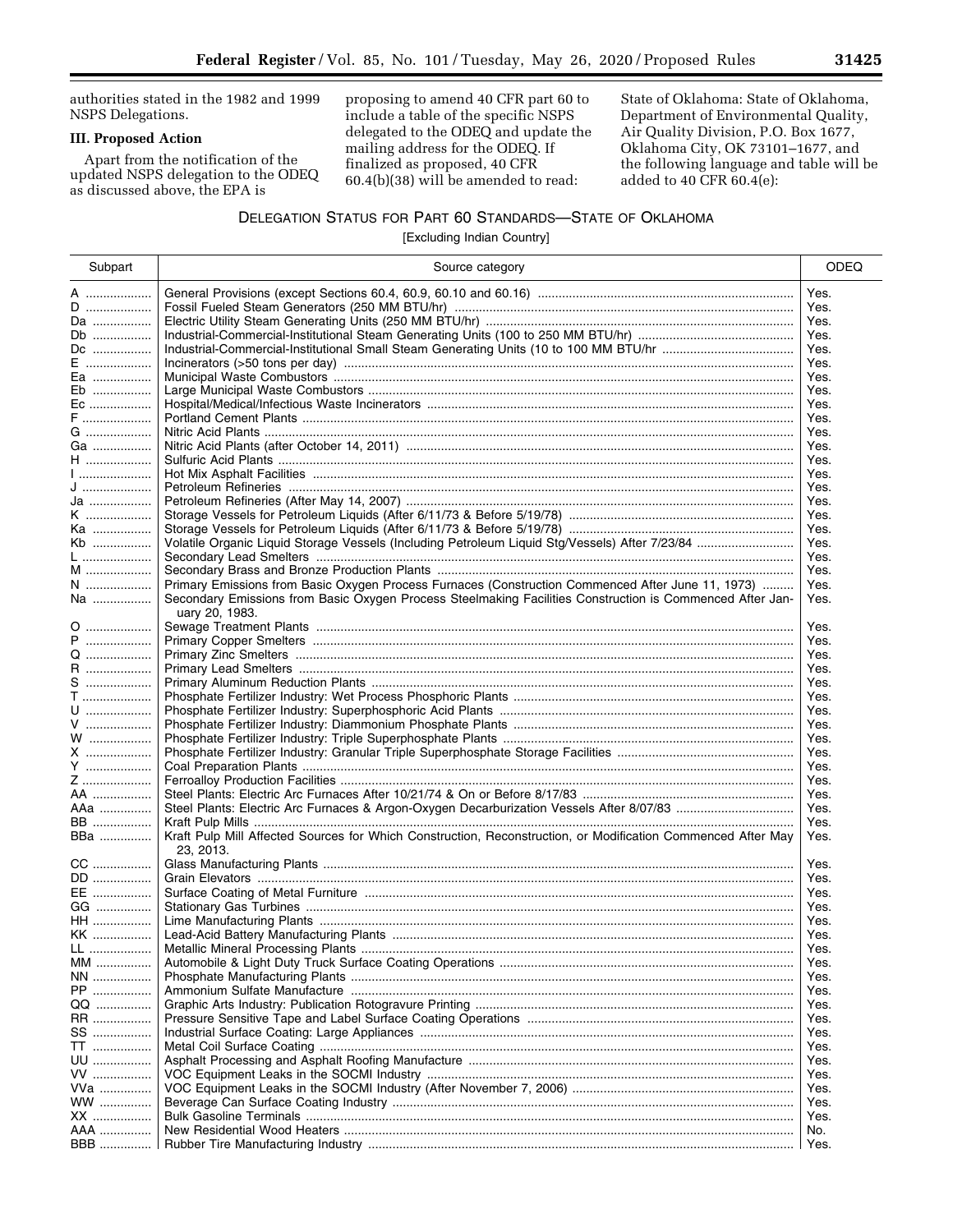# DELEGATION STATUS FOR PART 60 STANDARDS—STATE OF OKLAHOMA—Continued

[Excluding Indian Country]

| Subpart     | Source category                                                                                                                                                                                       | <b>ODEQ</b> |
|-------------|-------------------------------------------------------------------------------------------------------------------------------------------------------------------------------------------------------|-------------|
| DDD         |                                                                                                                                                                                                       | Yes.        |
| FFF         |                                                                                                                                                                                                       | Yes.        |
| GGG         |                                                                                                                                                                                                       | Yes.        |
| GGGa        | Standards of Performance for Equipment Leaks of VOC in Petroleum Refineries for Which Construction, Recon-<br>struction or Modification Commenced After November 7, 2006.                             | Yes.        |
| <b>HHH</b>  |                                                                                                                                                                                                       | Yes.        |
| III         |                                                                                                                                                                                                       | Yes.        |
| JJJ         |                                                                                                                                                                                                       | Yes.        |
| <b>KKK</b>  |                                                                                                                                                                                                       | Yes.        |
| LLL         |                                                                                                                                                                                                       | Yes.        |
| NNN         |                                                                                                                                                                                                       | Yes.        |
| 000         |                                                                                                                                                                                                       | Yes.        |
| <b>PPP</b>  |                                                                                                                                                                                                       | Yes.        |
| QQQ         |                                                                                                                                                                                                       | Yes.        |
| RRR         |                                                                                                                                                                                                       | Yes.        |
| $SSS$       |                                                                                                                                                                                                       | Yes.        |
| <b>TTT</b>  |                                                                                                                                                                                                       | Yes.        |
| <b>UUU</b>  |                                                                                                                                                                                                       | Yes.        |
| <b>VVV</b>  |                                                                                                                                                                                                       | Yes.        |
| <b>WWW</b>  |                                                                                                                                                                                                       | Yes.        |
| XXX         | Municipal Solid Waste Landfills that Commenced Construction, Reconstruction, or Modification after July 17,<br>2014.                                                                                  | Yes.        |
| AAAA        | Small Municipal Waste Combustion Units (Construction is Commenced After 8/30/99 or Modification/Reconstruc-<br>tion is Commenced After 6/06/2001.                                                     | Yes.        |
| $CCC$       | Commercial & Industrial Solid Waste Incineration Units (Construction is Commenced After 11/30/1999 or Modi-<br>fication/Reconstruction is Commenced on or After 6/01/2001.                            | Yes.        |
| EEEE        | Other Solid Waste Incineration Units (Constructed after 12/09/2004 or Modification/Reconstruction is com-<br>menced on or after 06/16/2004).                                                          | Yes.        |
| $III$       |                                                                                                                                                                                                       | Yes.        |
| <b>JJJJ</b> |                                                                                                                                                                                                       | Yes.        |
| <b>KKKK</b> |                                                                                                                                                                                                       | Yes.        |
| LLLL        |                                                                                                                                                                                                       | Yes.        |
| 0000        | Crude Oil and Natural Gas Production, Transmission and Distribution for which Construction, Modification or Re-<br>construction Commenced After August 23, 2011, and on or before September 18, 2015. | Yes.        |
| 0000a       | Crude Oil and Natural Gas Facilities for which Construction, Modification or Reconstruction Commenced After<br>September 18, 2015.                                                                    | Yes.        |
| <b>TTTT</b> |                                                                                                                                                                                                       | Yes.        |
| N/A         |                                                                                                                                                                                                       | Yes.        |

## **IV. Statutory and Executive Order Reviews**

Under the CAA, the EPA previously delegated to the ODEQ the authority to implement and enforce certain NSPS for sources located in Oklahoma, as provided for under 42 U.S.C. 7411(c)(1); see also 40 CFR 60.4(b). Pursuant the terms and conditions of that delegation, this action informs the public that the EPA has found the ODEQ's December 23, 2019, request to update the delegation status for NSPS meets Federal requirements and does not impose additional requirements beyond those imposed by state law. Through this action, the EPA is proposing to add a table to 40 CFR part 60 listing the specific NSPS currently delegated to the ODEQ and update the ODEQ's address for submittal of documents required under the delegated NSPS provisions. For these reasons, this action:

• Is not a "significant regulatory action'' subject to review by the Office

of Management and Budget under Executive Orders 12866 (58 FR 51735, October 4, 1993) and 13563 (76 FR 3821, January 21, 2011);

• Is not an Executive Order 13771 (82) FR 9339, February 2, 2017) regulatory action because NSPS delegation updates are exempted under Executive Order 12866;

• Does not impose an information collection burden under the provisions of the Paperwork Reduction Act (44 U.S.C. 3501 *et seq.*);

• Is certified as not having a significant economic impact on a substantial number of small entities under the Regulatory Flexibility Act (5 U.S.C. 601 *et seq.*);

• Does not contain any unfunded mandate or significantly or uniquely affect small governments, as described in the Unfunded Mandates Reform Act of 1995 (Pub. L. 104–4);

• Does not have federalism implications as specified in Executive Order 13132 (64 FR 43255, August 10, 1999);

• Is not an economically significant regulatory action based on health or safety risks subject to Executive Order 13045 (62 FR 19885, April 23, 1997);

• Is not a significant regulatory action subject to Executive Order 13211 (66 FR 28355, May 22, 2001);

• Is not subject to requirements of section 12(d) of the National Technology Transfer and Advancement Act of 1995 (15 U.S.C. 272 note) because application of those requirements would be inconsistent with the CAA; and

• Does not provide the EPA with the discretionary authority to address, as appropriate, disproportionate human health or environmental effects, using practicable and legally permissible methods, under Executive Order 12898 (59 FR 7629, February 16, 1994).

In addition, the Oklahoma NSPS delegation does not extend to Indian country. If finalized as proposed, the EPA's action will not have tribal